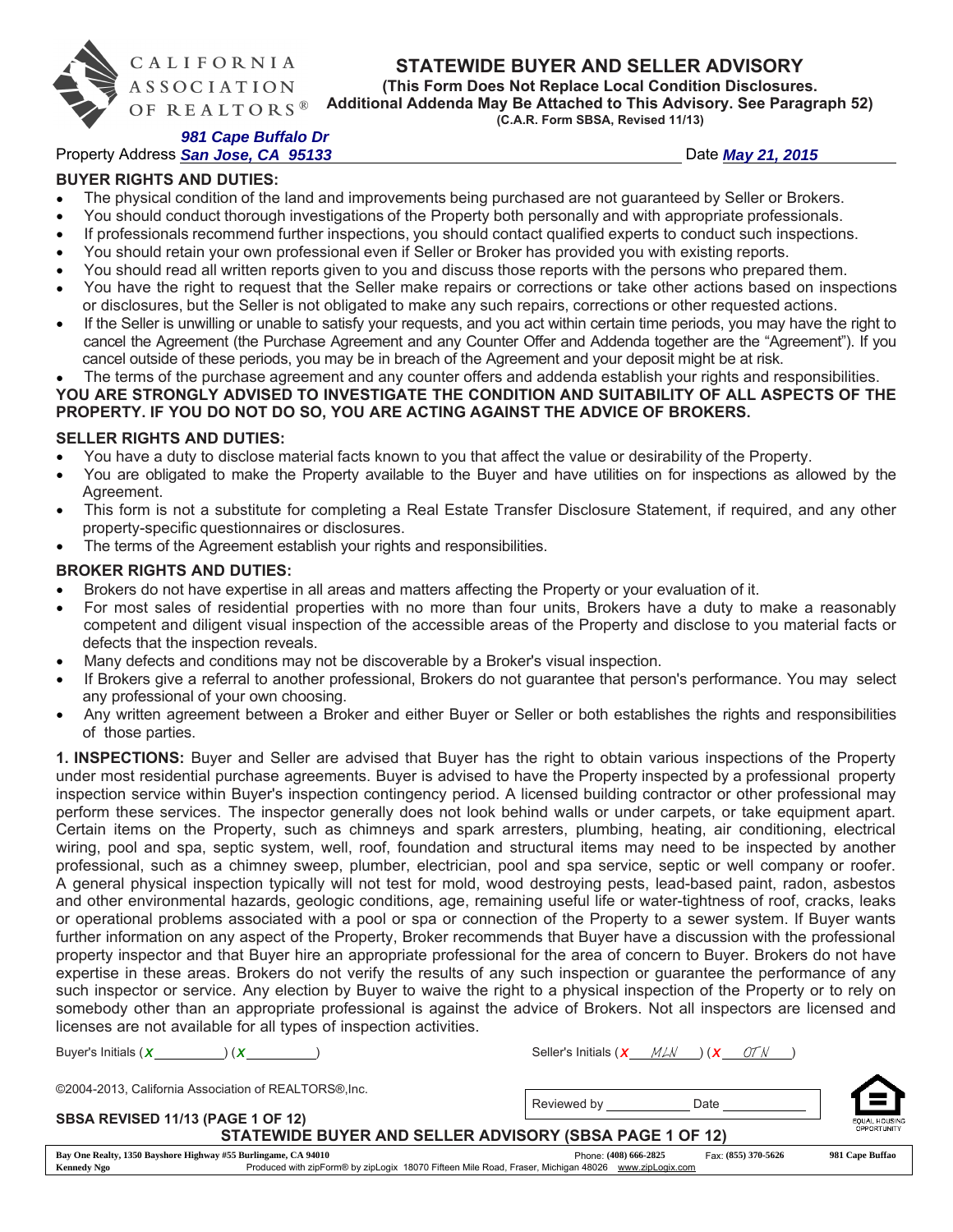2. SQUARE FOOTAGE, LOT SIZE, BOUNDARIES AND SURVEYS: Buyer and Seller are advised that only an appraiser or land surveyor, as applicable, can reliably confirm square footage, lot size, Property corners and exact boundaries of the Property. Representations regarding these items that are made in a Multiple Listing Service, advertisements, and from property tax assessor records are often approximations, or based upon inaccurate or incomplete records. Fences, hedges, walls or other barriers may not represent actual boundary lines. Unless otherwise specified by Broker in writing, Brokers have not verified any such boundary lines or any representations made by Seller or others. Brokers do not have expertise in this area. Standard title insurance does not insure the boundaries of the Property. If Buyer wants information about the exact square footage, lot size or location of Property corners or boundaries, Broker recommends that Buyer hire an appraiser or licensed surveyor to investigate these matters or to prepare a survey of the property during Buyer's inspection contingency period.

3. SOIL AND GEOLOGIC CONDITIONS: Buyer and Seller are advised that real estate in California is subject to settling, slippage, contraction, expansion erosion, subsidence, earthquakes and other land movement. The Property may be constructed on fill or improperly compacted soil and may have inadequate drainage capability. Any of these matters can cause structural problems to improvements on the Property. Civil or geo-technical engineers are best suited to evaluate soil stability, grading, drainage and other soil conditions. Additionally, the Property may contain known or unknown mines, mills, caves or wells. Brokers do not have expertise in this area. If Buyer wants further information, Broker recommends that Buyer hire an appropriate professional. Not all inspectors are licensed and licenses are not available for all types of inspections.

4. GEOLOGIC HAZARDS: Buyer and Seller are advised that California has experienced earthquakes in the past, and there is always a potential of future earthquakes. Damage caused by an earthquake may not be discoverable by a visual inspection of Buyer(s) or Broker(s). Inspection by a licensed, qualified professional is strongly recommended to determine the structural integrity and safety of all structures and improvements on the Property. If the Property is a condominium, or located in a planned unit development or in a common interest subdivision, Buyer is advised to contact the homeowners association about earthquake repairs and retrofit work and the possibility of an increased or special assessment to defray the costs of earthquake repairs or retrofit work. Buyer is encouraged to obtain and read the booklet entitled, "The Homeowner's Guide to Earthquake Safety." In most cases a questionnaire within the booklet must be completed by Seller and the entire booklet given to the Buyer if the Property was built prior to 1960. If the Property was built before 1975, and contains structures constructed of masonry or precast (tilt up) concrete walls, with wood frame floors or roof, or if the building has unreinforced masonry walls, then Seller must provide Buyer a pamphlet entitled "The Commercial Property Owner's Guide to Earthquake Safety." Many areas have a wide range of geologic problems and numerous studies have been made of these conditions. Some of this information is available for public review at city and county planning departments. Buyer is encouraged to review the public maps and reports and/or obtain a geologist's inspection report. Brokers do not have expertise in this area. Buyer may be able to obtain earthquake insurance to protect their interest in the Property. Sellers who agree to provide financing should also consider requiring Buyers to obtain such insurance naming Seller(s) as insured lien holder(s).

5. ENVIRONMENTAL HAZARDS: Buyer and Seller are advised that the presence of certain kinds of organisms, toxins and contaminants, including, but not limited to, mold (airborne, toxic or otherwise), fungi, mildew, lead-based paint and other lead contamination, asbestos, formaldehyde, radon, pcb's, methane, other gases, fuel oil or chemical storage tanks, contaminated soil or water, hazardous waste, waste disposal sites, electromagnetic fields, nuclear sources, urea formaldehyde, or other materials may adversely affect the Property and the health of individuals who live on or work at the property as well as pets. If Buyer wants further information, Buyer is advised, and Broker(s) recommends, that Buyer have the Property inspected for the existence of such conditions and organisms, and conditions that may lead to their formation. Not all inspectors are licensed and licenses are not available for all types of inspection activities. Buyer is also advised to consult with appropriate experts regarding this topic during Buyer's inspection contingency period. Brokers do not have expertise in this area. Broker recommends that Buyer and Seller read the booklets titled, "Residential Environmental Hazards: A Guide for Homeowners, Homebuyers, Landlords and Tenants," and "Protect Your Family From Lead In Your Home."

6. EPA's LEAD-BASED PAINT RENOVATION, REPAIR AND PAINTING RULE: The new rule requires that contractors and maintenance professionals working in pre-1978 housing, child care facilities, and schools with lead-based paint be certified; that their employees be trained; and that they follow protective work practice standards. The rule applies to renovation, repair, or painting activities affecting more than six square feet of lead-based paint in a room or more than 20 square feet of lead-based paint on the exterior. Enforcement of the rule begins October 1, 2010. See the EPA website at www.epa.gov/lead for more information. Buyer and Seller are advised to consult an appropriate professional.

| Buver's Initials (X |  | Seller's Initials $(X)$ | MLN  |  |
|---------------------|--|-------------------------|------|--|
|                     |  | Reviewed by             | ⊃ate |  |



SBSA REVISED 11/13 (PAGE 2 OF 12) STATEWIDE BUYER AND SELLER ADVISORY (SBSA PAGE 2 OF 12) Produced with zipForm® by zipLogix 18070 Fifteen Mile Road, Fraser, Michigan 48026 www.zipLogix.com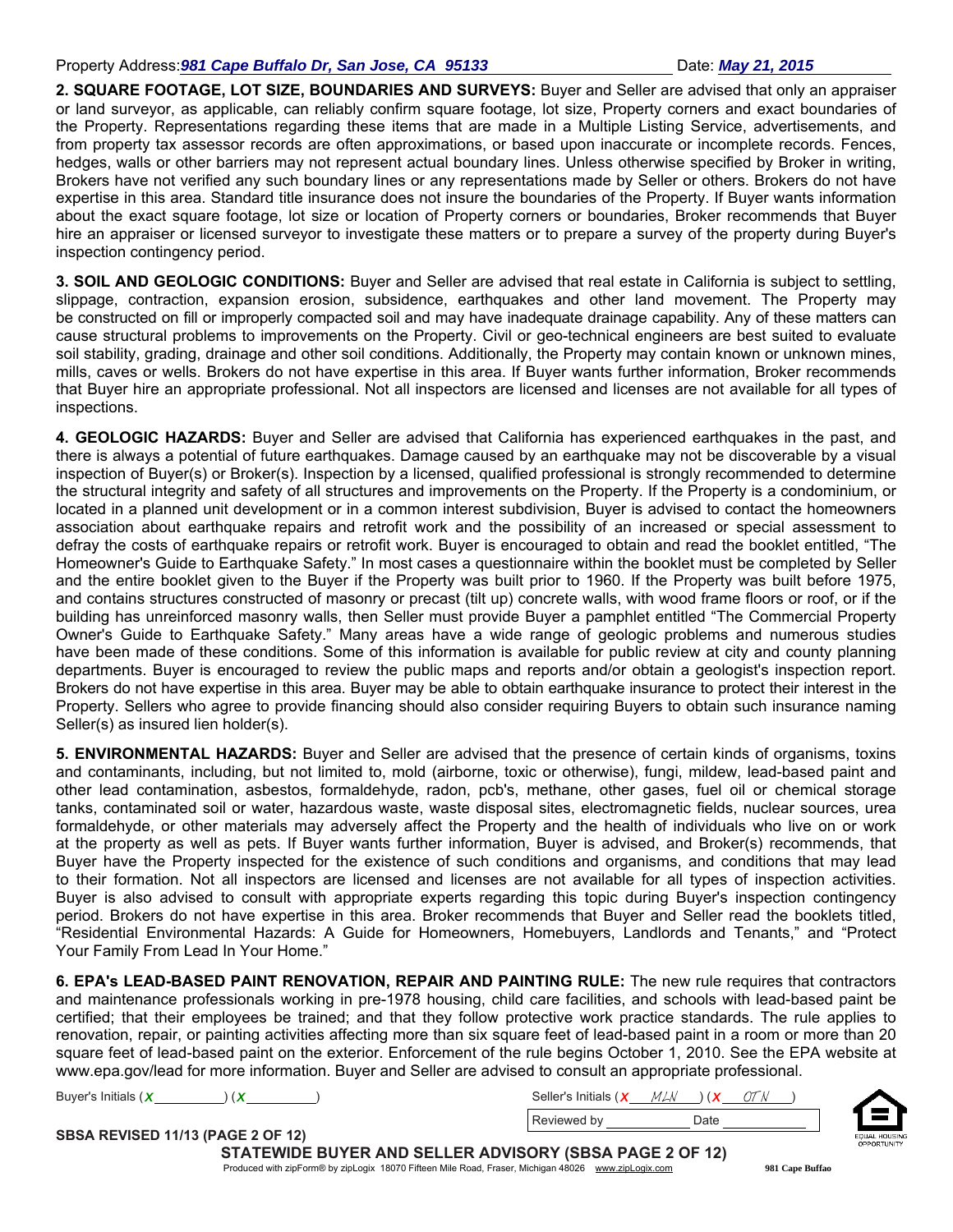7. FORMALDEHYDE: Formaldehyde is a substance known to the State of California to cause cancer. Exposure to formaldehyde may be caused by materials used in the construction of homes. The United States Environmental Protection Agency, the California Air Resources Board, and other agencies have measured the presence of formaldehyde in the indoor air of select homes in California. Levels of formaldehyde that present a significant cancer risk have been measured in most homes that were tested. Formaldehyde is present in the air because it is emitted by a variety of building materials and home products used in construction. The materials include carpeting, pressed wood products, insulation, plastics, and glues. Most homes that have been tested elsewhere do contain formaldehyde, although the concentrations vary from home to home with no obvious explanation for the differences. One of the problems is that many suppliers of building materials and home products do not provide information on chemical ingredients to builders. Buyers may have further questions about these issues. Buyer is advised to consult with appropriate experts regarding this topic during Buyer's investigation period. Brokers do not have expertise in this area. Broker(s) recommend that Buyer and Seller read the booklet titled "Residential Environmental Hazards: A Guide for Homeowners, Homebuyers, Landlords and Tenants."

8. MOLD: Buyer and Seller are advised that the presence of certain kinds of mold, fungi, mildew and other organisms, sometimes referred to as "toxic mold" (collectively "Mold"), may adversely affect the Property and the health of individuals who live on or work at the Property as well as pets. Mold does not affect all people the same way, and may not affect some people at all. Mold may be caused by water leaks or other sources of moisture such as, but not limited to, flooding, and leaks in windows, pipes and roof. Seller is advised to disclose the existence of any such conditions of which he or she is aware. Buyer should carefully review all of Seller's disclosures for any indication that any of these conditions exist. It is, however, possible that Mold may be hidden and that Seller is completely unaware of its existence. In addition, Mold is often undetectable from a visual inspection, a professional general property inspection and even a structural pest control inspection. Brokers do not have expertise in this area. If Buyer wants further information, Broker recommends that Buyer have the Property tested for Mold by an environmental hygienist or other appropriate professional during Buyer's inspection contingency period. Not all inspectors are licensed and licenses are not available for all types of inspection activities.

9. WATER INTRUSION: Buyer and Seller are advised that many homes suffer from water intrusion or leakage. The causes of water intrusion are varied, and can include defective construction, faulty grading, deterioration of building materials and absence of waterproof barriers. Water intrusion can cause serious damage to the Property. This damage can consist of wood rot, mold, mildew and even damage to the structural integrity of the Property. The cost of repairing and remediating water intrusion damage and its causes can be very significant. The existence and cause of water intrusion is often difficult to detect. Because you, your Broker or a general home inspector cannot visually observe any effects of water intrusion, Buyer and Seller should not assume that such intrusion does not exist. Broker recommends that Buyer have the Property inspected for water intrusion by an appropriate professional. Brokers do not have expertise in this area.

10. SEPTIC SYSTEMS: Buyer and Seller are advised that a property may be served by one or more septic systems even though adjoining properties are connected to a sewer line. Buyer and Seller are also advised that some septic tanks and systems may have been abandoned or have leaked into ground water sources. Buyer is advised to contact the appropriate government agency to verify that the Property is connected to a sewer or served by a septic system. If the Property is served by a septic system, it may consist of a septic tank, cesspool, pits, leach lines or a combination of such mechanisms ("collectively, System"). No representation or warranty is made by Seller or Broker concerning the condition, operability, size, capacity or future expansion of a System, nor whether a System is adequate for use by the intended occupants of the Property. A change in the number of occupants or the quantity, composition or methods of depositing waste may affect the efficiency of the System. In addition, the amount of rainfall and ground water table may also affect the efficiency of the System. Many factors including, but not limited to, natural forces, age, deterioration of materials and the load imposed on a System can cause the System to fail at any time. Broker recommends that Buyer obtain an independent evaluation of any System by a qualified sanitation professional during Buyer's inspection contingency period. Brokers do not have expertise in this area. Buyer should consult with their sanitation professional to determine if their report includes the tank only, or other additional components of the System such as pits and leach fields. Not all inspectors are licensed and licenses are not available for all types of inspection activities. In some cases, Buyer's lender as well as local government agencies may require System inspection. System-related maintenance costs may include, but not be limited to, locating, pumping or providing outlets to ground level. Brokers are unable to advise Buyer or Seller regarding System-related issues or associated costs, which may be significant. If Buyer and Seller agree to obtain a System inspection, Buyer and Seller are cautioned that the inspection cost may include, but not be limited to, the costs of locating, pumping or providing outlets to ground level.

| Buyer's Initials $(X)$                                                                       | Seller's Initials (X) | MLN  |                                    |
|----------------------------------------------------------------------------------------------|-----------------------|------|------------------------------------|
|                                                                                              | Reviewed by           | Date |                                    |
| SBSA REVISED 11/13 (PAGE 3 OF 12)<br>STATEWIDE BUYER AND SELLER ADVISORY (SBSA PAGE 3 OF 12) |                       |      | EQUAL HOUSIN<br><b>OPPORTUNITY</b> |

STATEWIDE BUYER AND SELLER ADVISORY (SBSA PAGE 3 OF 12)<br>Produced with zipForm® by zipLogix 18070 Fifteen Mile Road, Fraser, Michigan 48026 www.zipLogix.com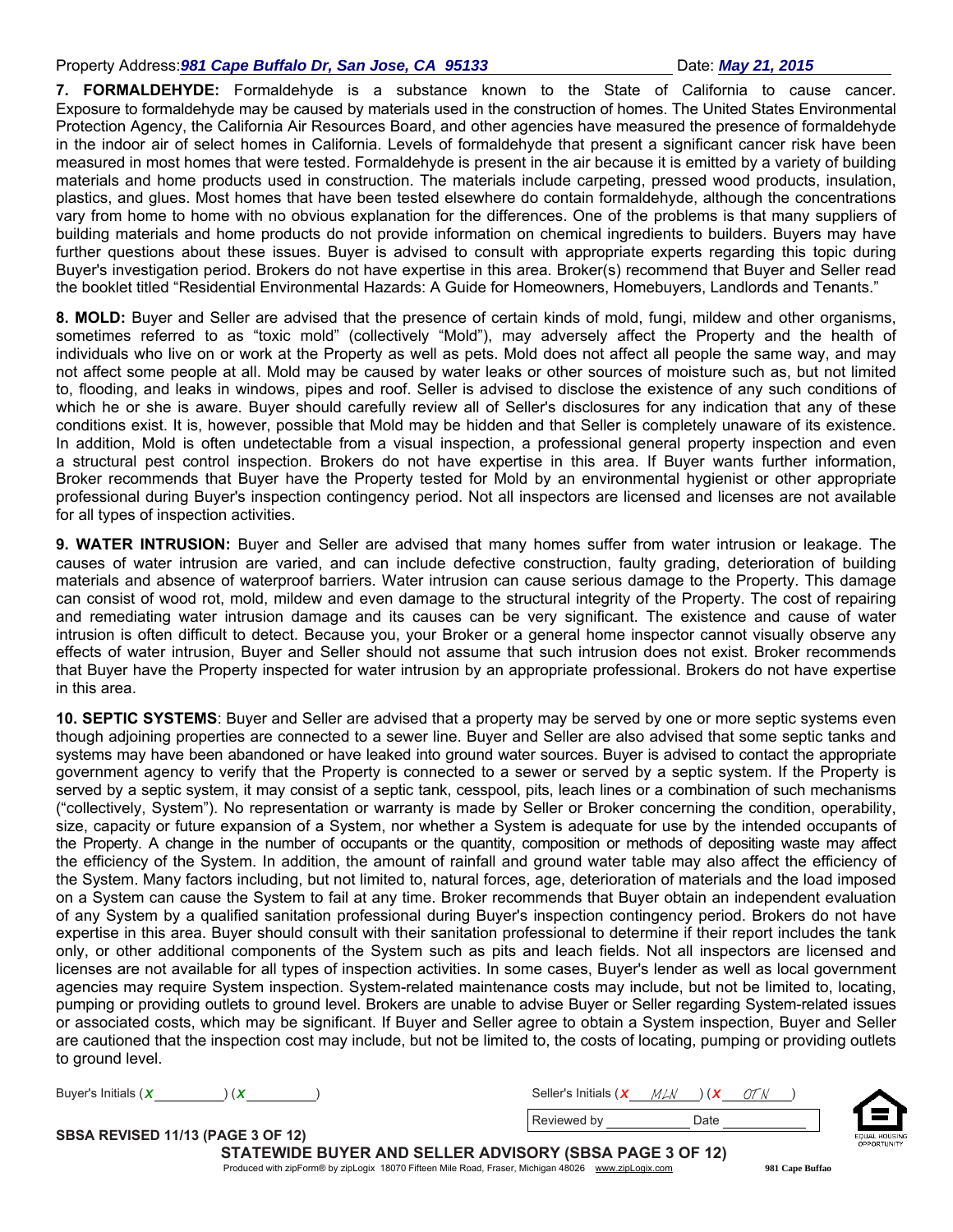11. WELL AND WATER SYSTEM(S): Buyer and Seller are advised that the Property may be served by one or more water wells, springs, or private community or public water systems. Any of these private or public water systems may contain bacteria, chemicals, minerals and metals, such as chromium. Well(s) may have been abandoned on the Property. Buyer is advised to have both the quality and the quantity of water evaluated, and to obtain an analysis of the quality of any domestic and agricultural water in use, or to be used at the Property, from whatever source. Water quality tests can include not only tests for bacteria, such as coliform, but also tests for organic and inorganic chemicals, metals, mineral content and gross alpha testing for radioactivity. Broker recommends that Buyer consult with a licensed, qualified well and pump company and local government agency to determine whether any well/spring or water system will adequately serve Buyer's intended use and that Buyer have a well consultant perform an extended well output test for this purpose. Water well or spring capacity, quantity output and quality may change at any time. There are no guarantees as to the future water quality, quantity or duration of any well or spring. If Buyer wants further information, Broker(s) recommend that Buyer obtain an inspection of the condition, age, adequacy and performance of all components of the well/spring and any water system during Buyer's inspection contingency period. Brokers do not have expertise in this area.

12. WOOD DESTROYING PESTS: Buyer and Seller are advised that the presence of, or conditions likely to lead to the presence of infestation or infection of wood destroying pests and organisms may adversely affect the Property. Inspection reports covering these items can be separated into two sections: Section 1 identifies areas where infestation or infection is evident. Section 2 identifies areas where there are conditions likely to lead to infestation or infection. Brokers do not have expertise in this area. If Buyer wants further information, Buyer is advised and Broker recommends that Buyer have the Property inspected for the existence of such conditions and organisms, and conditions that may lead to their formation, by a registered structural pest control company during Buyer's inspection contingency period.

13. EASEMENTS, ACCESS AND ENCROACHMENTS: Buyer and Seller are advised that confirming the exact location of easements, shared or private driveways or roadways, and encroachments on or to the Property may be possible only by conducting a survey. There may be unrecorded easements, access rights, encroachments and other agreements affecting the Property that may not be disclosed by a survey. Representations regarding these items that are made in a Multiple Listing Service or advertisements, or plotted by a title company are often approximations, or based upon inaccurate or incomplete records. Unless otherwise specified by Broker in writing, Brokers have not verified any such matters or any representations made by Seller(s) or others. If Buyer wants further information, Buyer is advised and Broker(s) recommend that Buyer hire a licensed surveyor during Buyer's inspection contingency period. Brokers do not have expertise in this area.

14. EARTHQUAKE FAULT ZONES AND SEISMIC HAZARD ZONES: Buyer and Seller are advised that California Public Resources Code Sections 2622 and 2696 require the delineation and mapping of "Earthquake Fault Zones" along known active faults and "Seismic Hazard Zones" in California. Affected cities and counties must regulate certain development projects within these zones. Construction or development on affected properties may be subject to the findings of a geological report prepared by a registered California geologist. Generally, Seller must disclose if the Property is in such a zone and can use a research company to aid in the process. If Buyer wants further information, Broker recommends that, during Buyer's inspection contingency period, Buyer make independent inquiries with such research companies or with appropriate government agencies concerning the use and improvement of the Property. Brokers do not have expertise in this area. Buyer is advised that there is a potential for earthquakes and seismic hazards even outside designated zones.

15. FIRE HAZARDS: Buyer and Seller are advised that fires annually cause the destruction of thousands of homes. Due to varied climate and topography, certain areas have higher risks of fires than others. Certain types of materials used in home construction create a greater risk of fire than others. If the Property is located within a State Fire Responsibility Area or a Very High Fire Hazard Zone, generally Seller must disclose that fact to Buyer under California Public Resources Code Section 4136 and California Government Code Sections 51178 and 51183.5, and may use a research company to aid in the process. Owners of property may be assessed a fire prevention fee of up to \$150.00 per structure on each parcel in such zones. The fee may be adjusted annually commencing July1, 2013. If Buyer wants further information, Broker recommends that, during Buyer's inspection contingency period, Buyer contact the local fire department and Buyer's insurance agent regarding the risk of fire. Brokers do not have expertise in this area. Buyer is advised that there is a potential for fires even outside designated zones.

| Buyer's Initials (X                                                                                 | Seller's Initials (X<br>MLN |                 |                              |
|-----------------------------------------------------------------------------------------------------|-----------------------------|-----------------|------------------------------|
|                                                                                                     | Reviewed by                 | Date            |                              |
| SBSA REVISED 11/13 (PAGE 4 OF 12)                                                                   |                             |                 | EQUAL HOUSING<br>OPPORTUNITY |
| STATEWIDE BUYER AND SELLER ADVISORY (SBSA PAGE 4 OF 12)                                             |                             |                 |                              |
| Produced with zipForm® by zipLogix 18070 Fifteen Mile Road, Fraser, Michigan 48026 www.zipLogix.com |                             | 981 Cape Buffao |                              |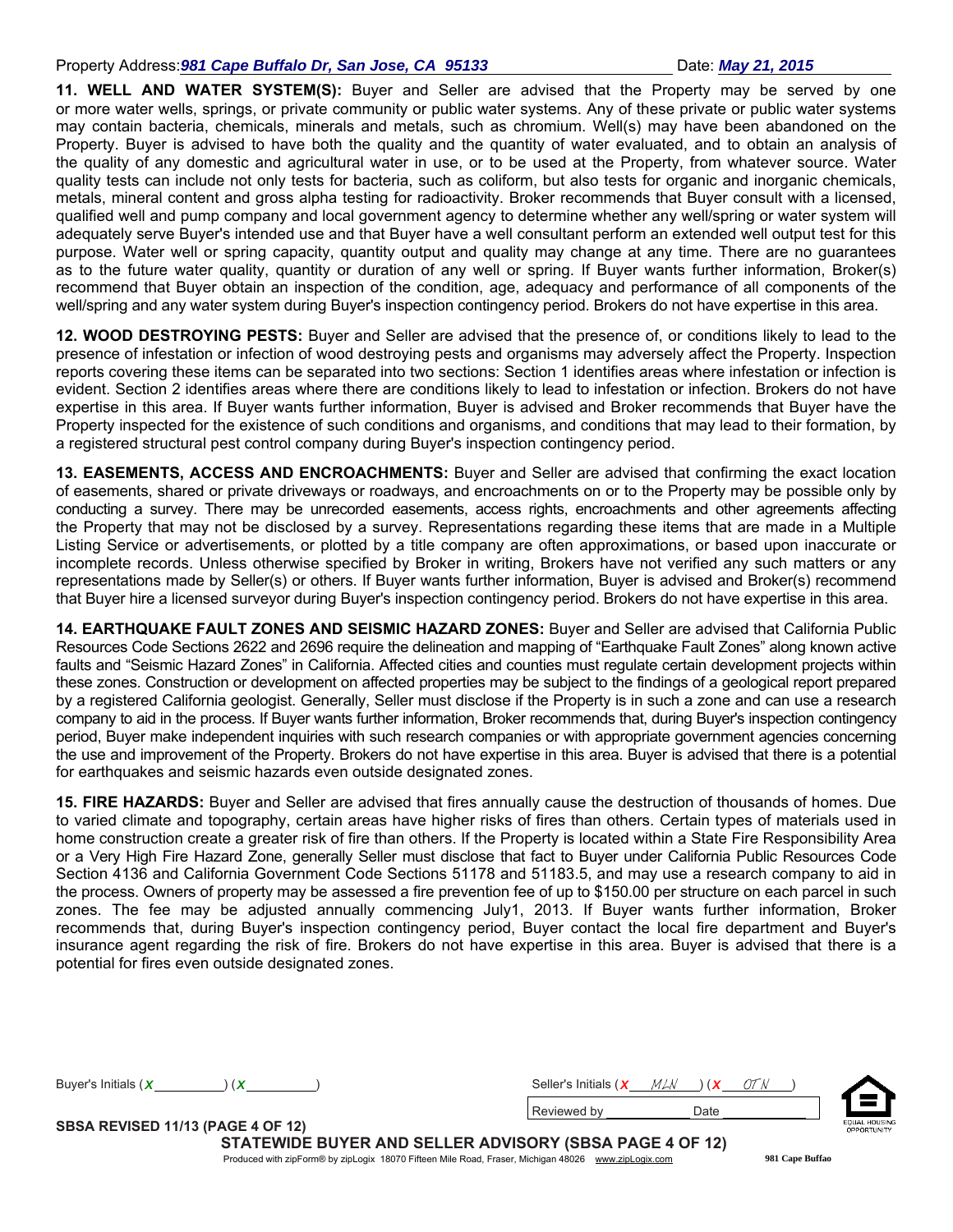16. FLOOD HAZARDS: Buyer and Seller are advised that if the Property is located within a Special Flood Hazard Area, as designated by the Federal Emergency Management Agency (FEMA), or an area of Potential Flooding pursuant to California Government Code Section 8589.3, generally Seller must disclose this fact to Buyer and may use a research company to aid in the process. The National Flood Insurance Program was established to identify all flood plain areas and establish flood-risk zones within those areas. The program mandates flood insurance for properties within high-risk zones if loans are obtained from a federally-regulated financial institution or are insured by any agency of the United States Government. The extent of coverage and costs may vary. If Buyer wants further information, Broker(s) recommend that Buyer consult his or her lender and/or insurance agent during Buyer's inspection contingency period. Brokers do not have expertise in this area. Buyer is advised that there is a potential for flooding even outside designated zones.

17. ZONE MAPS MAY CHANGE: Maps that designate, among other things, Earthquake Fault Zones, Seismic Hazard Zones, State Fire Responsibility Areas, Very High Fire Hazard Zones, Special Flood Hazard Areas, and Potential Flooding Areas are occasionally redrawn by the applicable Government Agency. Properties that are currently designated in a specified zone or area could be removed and properties that are not now designated in a specified zone or area could be placed in one or more such zones or areas in the future. A property owner may dispute a FEMA flood hazard location by submitting an application to FEMA.

18. BUILDING PERMITS, ZONING AND CODE COMPLIANCE: Buyer and Seller are advised that any structure on the Property, including the original structure and any addition, modification, remodel or improvement may have been built without permits, not according to building codes, or in violation of zoning laws. Further, even if such structure was built according to the then-existing code or zoning requirement, it may not be in compliance with current building standards or local zoning. It is also possible that local law may not permit structures that now exist to be rebuilt in the event of damage or destruction. Buyer is advised to check with appropriate government agencies or third party professionals to verify permits and legal requirements and the effect of such requirements on current and future use of the Property, its development and size. If Buyer wants further information, Broker(s) recommend that Buyer discuss the issue with an appropriate professional during Buyer's inspection contingency period. Brokers do not have expertise in this area.

19. VIEWS: Buyer and Seller are advised that present views from the Property may be affected by future development or growth of trees and vegetation on adjacent properties and any other property within the line of sight of the Property. Brokers make no representation regarding the preservation of existing views. If Buyer wants further information, Broker(s) recommend that Buyer review covenants, conditions and restrictions, if any, and contact neighboring property owners, government agencies and homeowner associations, if any, during Buyer's inspection contingency period. Brokers do not have expertise in this area.

20. FUTURE REPAIRS, REPLACEMENTS AND REMODELS: Buyer and Seller are advised that replacement or repairs of certain systems or rebuilding or remodeling of all or a portion of the Property may trigger requirements that homeowners comply with laws and regulations that either come into effect after Close of Escrow or are not required to be complied with until the replacement, repair, rebuild or remodel has occurred. Permit or code requirements or building standards may change after Close of Escrow, resulting in increasing costs to repair existing features. In particular, changes to state and federal energy efficiency regulations impact the installation, replacement and some repairs of heating and air conditioning units (HVAC). Federal regulations now require manufacturers of HVAC units to produce only units meeting a new higher Seasonal Energy Efficiency Rating (SEER). This will likely impact repairs and replacements of existing HVAC units. State regulations now require that when installing or replacing HVAC units, with some exceptions, duct work must be tested for leaks. Duct work leaking more than 15 percent must be repaired to reduce leaks. The average existing duct work typically leaks 30 percent. More information is available at the California Energy Commission's website http://www.energy.ca.gov/ title24/changeout. Home warranty policies may not cover such inspections or repairs. If Buyer wants further information, Broker recommends that Buyer discuss the issue with an appropriate professional during Buyer's inspection contingency period. Brokers do not have expertise in this area.

21. GOLF COURSE DISCLOSURES: Buyer and Seller are advised that if the Property is located adjacent to or near a golf course the following may apply: (i) Stray golf balls - Any residence near a golf course may be affected by errant golf balls, resulting in personal injury or destruction to property. Golfers may attempt to trespass on adjacent property to retrieve golf balls even though the project restrictions may expressly prohibit such retrieval. (ii) Noise and lighting - The noise of lawn mowers irrigation systems and utility vehicles may create disturbances to homeowners. Maintenance operations may occur in the early morning hours. Residents living near the clubhouse may be affected by extra lighting, noise, and traffic. (iii) Pesticides and fertilizer use - A golf course may be heavily fertilized, as well as subjected to other chemicals during certain periods of the year. (iv) Irrigation system -Golf course sprinkler systems may cause water overspray upon adjacent property and structures. Also the irrigation system of a golf course may use reclaimed and retreated wastewater. (v) Golf carts - Certain lots may be affected more than others by the use of golf carts. Lots adjacent to a tee or putting green may be subject to noise disturbances and loss of privacy. (vi) Access to golf course from residences - It is likely that most

| Buver's<br>; Initials (                                                                                                                                                                                                                                                                                                                             | Initials (<br>$\mathcal{M}$<br>Seller's |      |  |
|-----------------------------------------------------------------------------------------------------------------------------------------------------------------------------------------------------------------------------------------------------------------------------------------------------------------------------------------------------|-----------------------------------------|------|--|
| $\overline{a}$ , $\overline{a}$ , $\overline{a}$ , $\overline{a}$ , $\overline{a}$ , $\overline{a}$ , $\overline{a}$ , $\overline{a}$ , $\overline{a}$ , $\overline{a}$ , $\overline{a}$ , $\overline{a}$ , $\overline{a}$ , $\overline{a}$ , $\overline{a}$ , $\overline{a}$ , $\overline{a}$ , $\overline{a}$ , $\overline{a}$ , $\overline{a}$ , | Reviewed by                             | Date |  |



SBSA REVISED 11/13 (PAGE 5 OF 12)

STATEWIDE BUYER AND SELLER ADVISORY (SBSA PAGE 5 OF 12) Produced with zipForm® by zipLogix 18070 Fifteen Mile Road, Fraser, Michigan 48026 www.zipLogix.com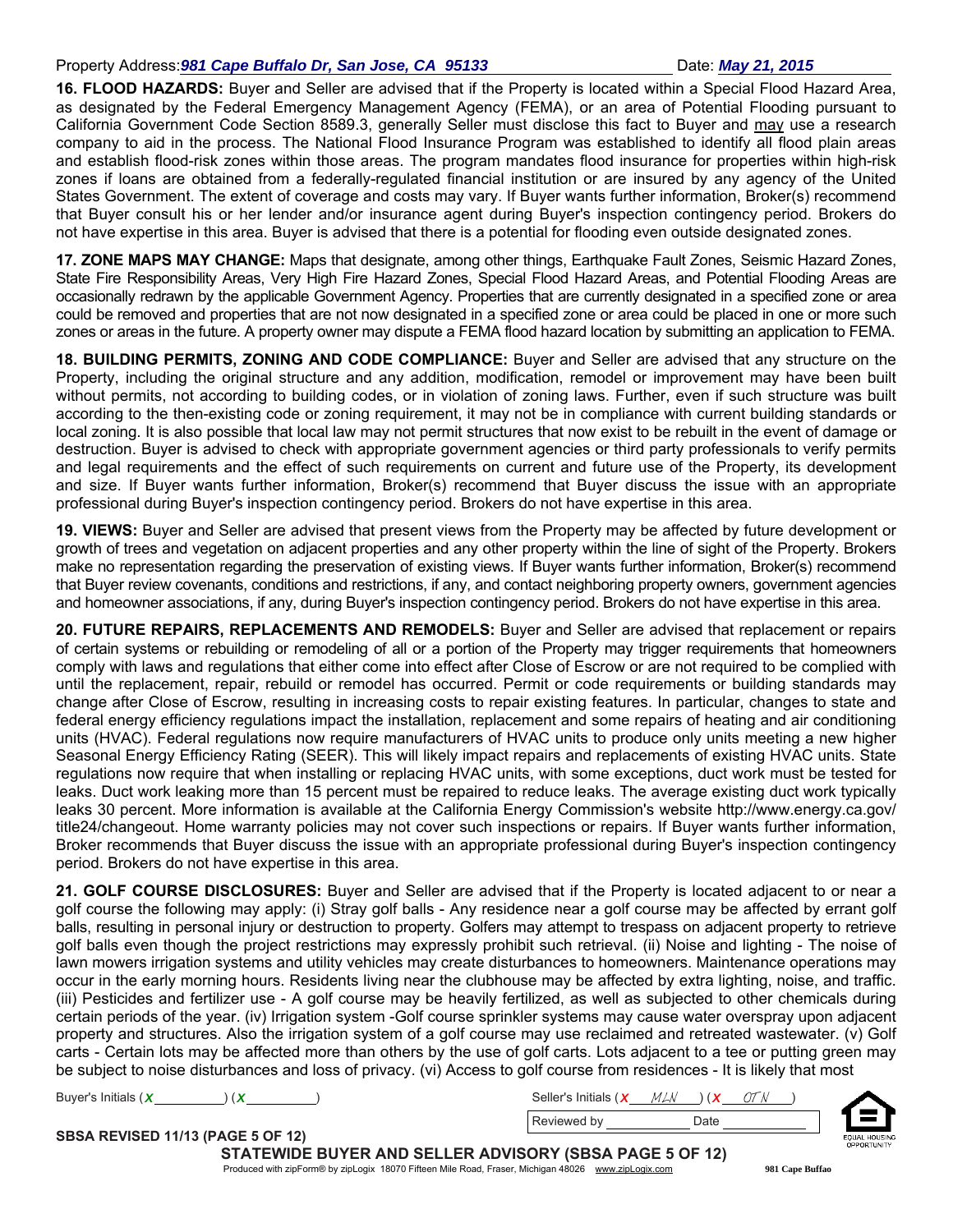residences will not have direct access from their lots to the golf course. The project restrictions may disclaim any right of access or other easements from a resident's lot onto the golf course. (vii) View obstruction - Residents living near a golf course may have their views over the golf course impacted by maturing trees and landscaping or by changes to the course's configuration. (viii) Water restrictions - As some municipalities face water shortages, the continued availability of water to the golf course may be restricted or otherwise reduced by the local water agency. If Buyer wants further information, Broker(s) recommend that Buyer contact the local water agency regarding this matter.

22. SCHOOLS: Buyer and Seller are advised that children living in the Property may not, for numerous reasons, be permitted to attend the school nearest the Property. Various factors including, but not limited to, open enrollment policies, busing, overcrowding and class size reductions may affect which public school serves the Property. School district boundaries are subject to change. Buyer is advised to verify whether the Property is now, and at the Close of Escrow will be, in the school district Buyer understands it to be in and whether residing in the Property entitles a person to attend any specific school in which that Buyer is interested. Broker(s) recommend that Buyer contact the local school or school district for additional information during Buyer's inspection contingency period. Brokers do not have expertise in this area.

23. NEIGHBORHOOD NOISE SOURCES: Buyer and Seller are advised that even if the Property is not in an identified airport noise influence area, the Property may still be subject to noise and air disturbances resulting from airplanes and other aircraft, commercial or military or both, flying overhead. Other common sources of noise include nearby commercial districts, schools, traffic on streets, highways and freeways, trains and general neighborhood noise from people, dogs and other animals. Noise levels and types of noise that bother one person may be acceptable to others. Buyer is advised to satisfy him/herself with regard to any sources of and amounts of noise at different times of day and night. Brokers do not have expertise in this area.

24. PETS AND ANIMALS: Buyer and Seller are advised that the current or previous owner(s)may have had domesticated or other pets and animals at the Property. Odors from animal urine or other contamination may be dormant for long periods of time and then become active because of heat, humidity or other factors and might not be eliminated by cleaning or replacing carpets or other cleaning methods. Pet urine and feces can also damage hardwood floors and other floor coverings. Additionally, an animal may have had fleas, ticks and other pests that remain on the Property after the animal has been removed. If Buyer wants further information, Broker(s) recommend that Buyer discuss the issue with an appropriate professional during Buyer's inspection contingency period. Brokers do not have expertise in this area.

25. SWIMMING POOL, SECURITY AND SAFETY: Buyer and Seller are advised that state and local Law may require the installation of barriers, anti-entrapment grates, access alarms, self-latching mechanisms and/or other measures to decrease the risk to children and other persons of existing swimming pools and hot tubs, as well as various fire safety and other measures concerning other features of the Property. Compliance requirements differ from city to city and county to county. Unless specifically agreed, the Property may not be in compliance with these requirements. Brokers do not have expertise in this area. If Buyer wants further information, Broker(s) recommend that Buyer contact local government agencies about these restrictions and other requirements.

26. RETROFIT, BUILDING REQUIREMENTS, AND POINT OF SALE REQUIREMENTS: Buyer and Seller are advised that state and local Law may require (i) the installation of operable smoke detectors, (ii) bracing or strapping of water heaters, and (iii) upon sale completion of a corresponding written statement of compliance that is delivered to Buyer. Although not a point of sale or retrofit obligation, state law may require the property to have operable carbon monoxide detection devices. Additionally, some city and county governments may impose additional retrofit standards at time of sale including, but not limited to, installing low-flow toilets and showerheads, gas shut-off valves, and tempered glass. Brokers do not have expertise in this area. Broker(s) recommend that Buyer and Seller consult with the appropriate government agencies, inspectors, and other professionals to determine the retrofit standards for the Property, the extent to which the Property complies with such standards, and the costs, if any, of compliance.

27. WATER SHORTAGES AND CONSERVATION: Buyer and Seller are advised that the Property may be located in an area that could experience water shortages. The policies of local water districts and the city or county in which the Property is located can result in the occurrence of any or all of the following: (i) limitations on the amount of water available to the Property, (ii) restrictions on the use of water, and (iii) an increasingly graduated cost per unit of water use, including, but not limited to, penalties for excess usage. For further information, Broker recommends that Buyer contact the supplier of water to the Property regarding the supplier's current or anticipated policies on water usage and to determine the extent to which those policies may affect Buyer's intended use of the Property. If the Property is serviced by a private well, Buyer is advised that drought conditions and/or a low water table may make it necessary to arrange, through a private supplier, for delivery of water to the Property. Buyers should contact water truck companies for the costs involved. Brokers do not have expertise in this area.

| Buver's Initials (X | Seller's Initials (X) | MLN  | OT |  |
|---------------------|-----------------------|------|----|--|
|                     | Reviewed L.           | Date |    |  |

SBSA REVISED 11/13 (PAGE 6 OF 12) STATEWIDE BUYER AND SELLER ADVISORY (SBSA PAGE 6 OF 12) Produced with zipForm® by zipLogix 18070 Fifteen Mile Road, Fraser, Michigan 48026 www.zipLogix.com



**981 Cape Buffao**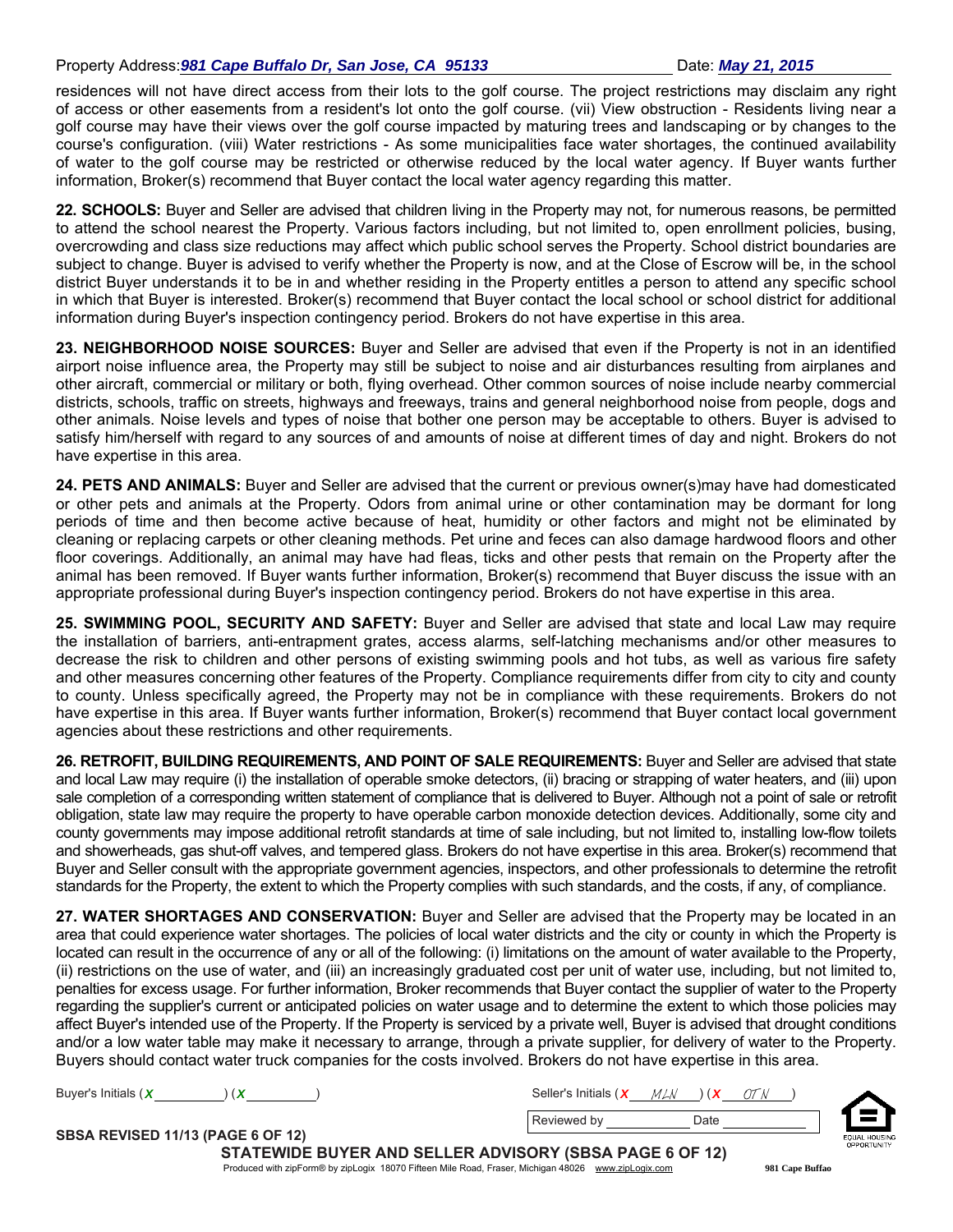28. NEIGHBORHOOD, AREA, PERSONAL FACTORS, HIGH SPEED RAILS, AND SMOKING RESTRICTIONS: Buyer and Seller are advised that the following may affect the Property or Buyer's intended use of it: neighborhood or area conditions, including schools, proximity and adequacy of law enforcement, crime, fire protection, other government services, availability, adequacy and cost of any speed-wired, wireless internet connections or other telecommunications or other technology services and installations, proximity to medical marijuana growing or distribution locations, cell phone towers, manufacturing, commercial, industrial, airport or agricultural activities or military ordnance locations, existing and proposed transportation, construction, and development, any other source that may affect noise, view, traffic, or odor, wild and domestic animals, susceptibility to tsunami and adequacy of tsunami warnings, other nuisances, hazards, or circumstances, protected species, wetland properties, botanical diseases, historic or other governmentally-protected sites or improvements, cemeteries, conditions and influences of significance to certain cultures and/or religions, and personal needs, requirements and preferences of Buyer. California is potentially moving toward high speed rail service between Northern and Southern California. This rail line could have an impact on the Property if it is located nearby. More information on the timing of the project and routes is available from the California High-Speed Rail Authority at http://cahighspeedrail.ca.gov. The State of California has long-standing no smoking laws in place restricting smoking in most business and some public spaces. Local jurisdictions may enact laws that are more restrictive than state law. Many California cities have enacted restrictions on smoking in parks, public sidewalks, beaches and shopping areas. Some jurisdictions have restrictions entirely banning smoking inside privately owned apartments and condominiums as well as in the common areas of such structures, or limiting smoking to certain designated areas. If Buyer wants further information, Broker(s) recommend that Buyer contact local government agencies about these restrictions.

29. UNDERGROUND PIPELINES AND UTILITIES: Throughout California underground pipelines transport natural gas, liquid fuel and other potentially hazardous materials. These pipelines may or may not provide utility services to the Property. Information about the location of some of the pipelines may be available from a company that also provides disclosures of natural and other hazards or from other sources of public maps or records. Proximity to underground pipelines, in and of itself, does not affirmatively establish the risk or safety of the property. If Buyer wants further information about these underground pipelines and utilities, Buyer is advised to consult with appropriate experts during Buyer's investigation contingency period. Brokers do not have expertise in this area.

30. MARIJUANA AND METHAMPHETAMINE LABS: Buyer and Seller are advised that California law permits individual patients to cultivate, possess and use marijuana for medical purposes. Furthermore, California law permits primary caregivers, lawfully organized cooperatives, and collectives to cultivate, distribute and possess marijuana for medicinal purposes. California's medical marijuana law is in direct conflict with federal law which recognizes no lawful use for marijuana and has no exemptions for medical use. Federal criminal penalties, some of which mandate prison time, remain in effect for the possession, cultivation and distribution of marijuana. Buyer and Seller are strongly advised to seek legal counsel as to the legal risks and issues surrounding owning or purchasing a property where medical or any other marijuana activity is taking place. Marijuana storage, cultivation and processing carry the risk of causing mold, fungus or moisture damage to a property, additionally, some properties where marijuana has been cultivated have had alterations to the structure or the electrical system which may not have been done to code or with permits and may affect the safety of the structure or the safe operation of the electrical system. Buyer is strongly advised to retain an environmental hygienist contractor and other appropriate professionals to inspect a property where medical or any other marijuana activity has taken place. Broker recommends that Buyer and Seller involved with a property where there is medical marijuana activity or where it may take place review the California Attorney General's Guidelines for the "Security and Non-Diversion of Marijuana Grown for Medical Use" (http://ag.ca.gov/cms\_attachments/press/pdfs/n1601\_ medicalmarijuanaguidelines.pdf) and the U.S. Department of Justice memo regarding marijuana prosecutions at http://www. justice.gov.opa/documents/medical-marijuana.pdf. Brokers do not have expertise in this area. While no state law permits the private production of methamphetamine, some properties have been the site of an illegal methamphetamine laboratory. State law imposes an obligation to notify occupants, a ban on occupying the property and clean up requirements when authorities identify a property as being contaminated by methamphetamine. Buyer is advised that a property where methamphetamine has been produced may pose a very serious health risk to occupants. Buyer is strongly advised to retain an environmental hygienist contractor or other appropriate professionals to inspect the property if methamphetamine production is suspected to have taken place. Brokers do not have expertise in this area.

31. INSURANCE AND TITLE INSURANCE AFTER FORECLOSURE: Buyer and Seller are advised that Buyer may have difficulty obtaining insurance regarding the Property if there has been a prior insurance claim affecting the Property or made by Buyer but unrelated to the Property. Seller is required by C.A.R. Form RPA to disclose known insurance claims made during the past five years (C.A.R. Form SPQ or SSD). Sellers may not be aware of claims prior to their ownership. If Buyer wants further information, Broker(s) recommend that, during Buyer's inspection contingency period, Buyer conduct his or her own investigation for past claims. Buyer may need to obtain Seller's consent in order to have access to certain

| Buyer's Initials $(X)$                                                                       | Seller's Initials ( $\chi$ ///// | OT N |
|----------------------------------------------------------------------------------------------|----------------------------------|------|
|                                                                                              | Reviewed by                      | Date |
| SBSA REVISED 11/13 (PAGE 7 OF 12)<br>STATEWIDE BUYER AND SELLER ADVISORY (SBSA PAGE 7 OF 12) |                                  |      |



Produced with zipForm® by zipLogix 18070 Fifteen Mile Road, Fraser, Michigan 48026 www.zipLogix.com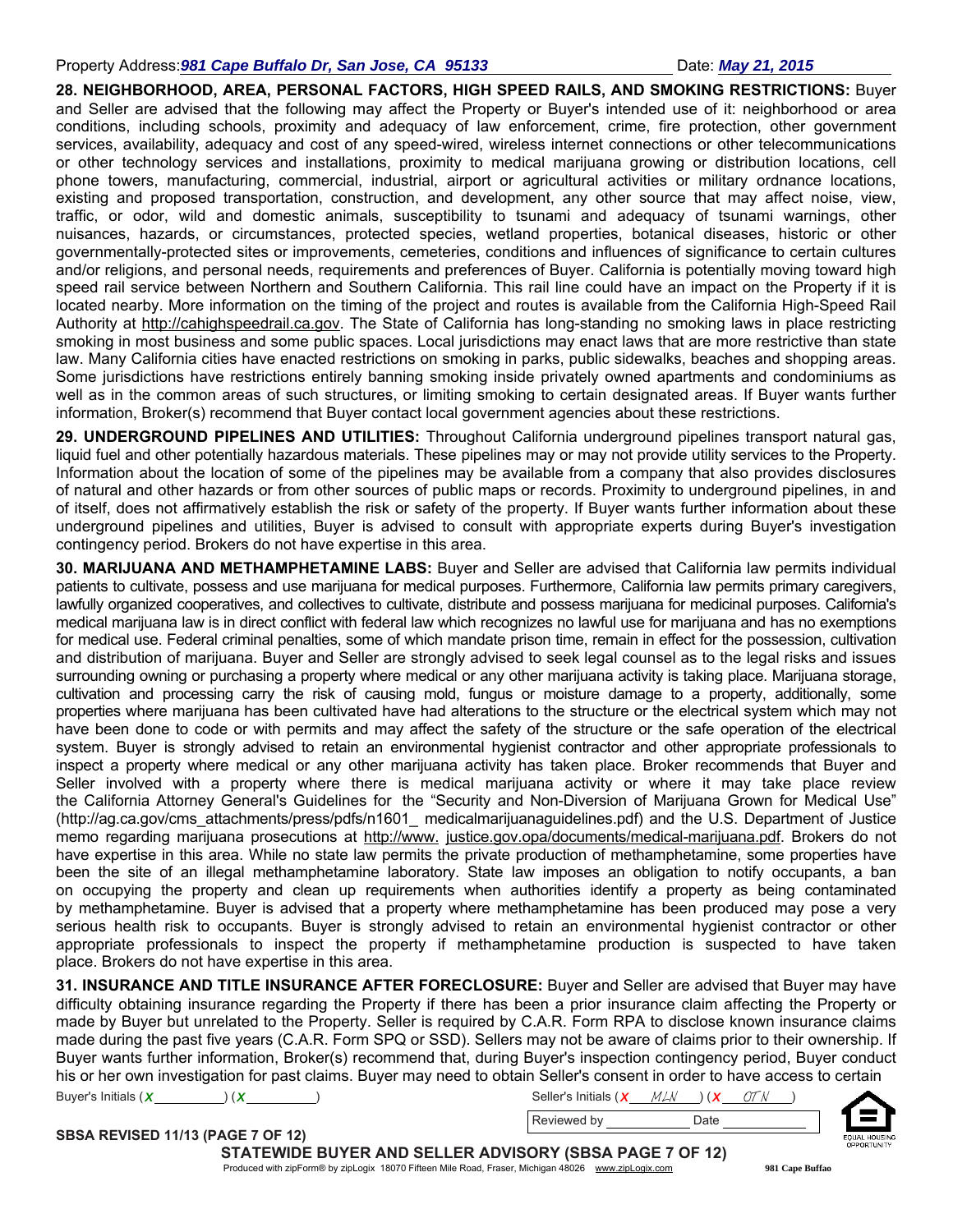investigation reports. If the Property is a condominium, or is located in a planned unit development or other common interest subdivision, Buyer and Seller are advised to determine if the individual unit is covered by the Homeowner Association Insurance. Broker(s) recommend that Buyer consult Buyer's insurance agents during Buyer's inspection contingency period to determine the need, availability and possibility of securing any and all forms of other insurance or coverage or any conditions imposed by insurer as a requirement of issuing insurance. If Buyer does any repairs to the property during the escrow period or Buyer takes possession prior to Close of Escrow or Seller remains in possession after Close of Escrow, whether for a limited or extended period of time, Broker(s) recommend that Buyer and Seller each consult with their own insurance agent regarding insurance or coverage that could protect them in the transaction (including but not limited to: personal property, flood, earthquake, umbrella and renter's). Buyer and Seller are advised that traditional title insurance generally protects Buyer's title acquired through the sale of the property. While all title insurance policies, as do all insurance policies, contain some exclusions, some title insurance policies contain exclusions for any liability arising from a previous foreclosure. This can occur when a short sale has occurred but the lender mistakenly has also proceeded with a foreclosure. Buyer is strongly advised to consult with a title insurer to satisfy themselves that the policy to be provided adequately protects their title to the property against other possible claimants. Brokers do not have expertise in this area.

32. CALIFORNIA FAIR PLAN: Buyer and Seller are advised that insurance for certain hillside, oceanfront and brush properties may be available only from the California Fair Plan. This may increase the cost of insurance for such properties and coverage may be limited. Broker(s) recommend that Buyer consult with Buyer's own insurance agent during Buyer's inspection contingency period regarding the availability of coverage under the California Fair Plan and the length of time it may take for processing of a California Fair Plan application. Brokers do not have expertise in this area.

33. HISTORICAL DESIGNATION, COASTAL COMMISSION, ARCHITECTURAL, LANDSCAPE, AGRICULTURAL OR OPEN SPACE AND OTHER RESTRICTIONS ON BUILDINGS OR IMPROVEMENTS: Buyer and Seller are advised that the Property may be: (i) designated as a historical landmark, (ii) protected by a historical conservancy, (iii) subject to an architectural or landscaping review process, (iv) within the jurisdiction of the California Coastal Commission or other government agency, or (v) subject to a contract preserving use of all or part of the Property for agriculture or open space. If the Property is so designated or within the jurisdiction of any such, or similar, government agency, then there may be restrictions on Buyer's ability to develop, remove or trim trees or other landscaping, remodel, make improvements to and build on or rebuild the Property. Broker(s) recommend that Buyer satisfy him/herself during Buyer's inspection contingency period if any of these issues are of concern to Buyer. Brokers do not have expertise in this area.

34. 1915 IMPROVEMENT BOND MELLO-ROOS COMMUNITY DISTRICT, AND OTHER ASSESSMENT DISTRICTS: Buyer and Seller are advised that the Property may be subject to an improvement bond assessment under the Improvement Bond Act of 1915, a levy of a special tax pursuant to a Mello-Roos Community Facilities district, and/or a contractual assessment as provided in Section 5898.24 of the Streets And Highways Code or other assessment districts. Seller is generally required to make a good faith effort to obtain a disclosure notice from any local agency collecting such taxes and deliver such notice to Buyers. Brokers do not have expertise in this area.

35. HOMEOWNER ASSOCIATIONS AND COVENANTS, CONDITIONS AND RESTRICTIONS ("CC&Rs"); CHARGING STATIONS: Buyer and Seller are advised that if the Property is a condominium, or located in a planned unit development, or in a common interest subdivision, there are typically restrictions on use of the Property and rules that must be followed. Restrictions and rules are commonly found in Declarations and other governing documents. Further there is likely to be a homeowner association (HOA) that has the authority to affect the Property and its use. Whether or not there is a HOA, the Property may still be subject to CC&Rs restricting use of the Property. The HOA typically has the authority to enforce the rules of the association, assess monetary payments (both regular monthly dues and special assessments) to provide for the upkeep and maintenance of the common areas, and enforce the rules and assessment obligations. If you fail to abide by the rules or pay monies owed to the HOA, the HOA may put a lien against your Property. Additionally, if an electric vehicle charging station is installed in a common area or an exclusive use common area, each Seller whose parking space is on or near that charging station must disclose its existence and that the Buyer will have the responsibilities set forth in California Civil Code §1353.9. The law requires the Seller to provide the Buyer with the CC&Rs and other governing documents, as well as a copy of the HOA's current financial statement and operating budget, among other documents. Buyer is advised to carefully review all HOA documents provided by Seller and the CC&Rs, if any, and satisfy him/herself regarding the use and restrictions of the Property, the amount of monthly dues and/or assessments, the adequacy of reserves, current and past insurance coverage and claims, and the possibility of any legal action that may be taken by or against the HOA. The HOA may not have insurance or may not cover personal property belonging to the owner of the unit in the condominium, common interest or planned unit development. See paragraph 31 for further information regarding insurance. See C.A.R.'s Common Interest Development Basic Information Guide on Epubs in zipForm®6 for further information. Brokers do not have expertise in this area.

36. LEGAL ACTION: Buyer and Seller are advised that if Seller or a previous owner was involved in a legal action (litigation or arbitration) affecting the Property, Buyer should obtain and review public and other available records regarding the legal action to determine: (i) whether the legal action or any resolution of it affects Buyer and the Property, (ii) if any rights against any parties involved in the legal action survive the legal action or have been terminated or waived as a result of the legal action, whether or not involving the same issue as in the legal action, and (iii) if any recommendations or requirements resulting from the legal action have been fulfilled and, if so, that Buyer is satisfied with any such action. Buyer should seek legal advice regarding these matters.

| Buyer's Initials (X | (x) |
|---------------------|-----|
|---------------------|-----|

| Buyer's Initials ( |  | Seller's Initials ( | MLN   | $\frac{1}{2}$ |  |
|--------------------|--|---------------------|-------|---------------|--|
|                    |  | Reviewed by         | Date: |               |  |

SBSA REVISED 11/13 (PAGE 8 OF 12) STATEWIDE BUYER AND SELLER ADVISORY (SBSA PAGE 8 OF 12) Produced with zipForm® by zipLogix 18070 Fifteen Mile Road, Fraser, Michigan 48026 www.zipLogix.com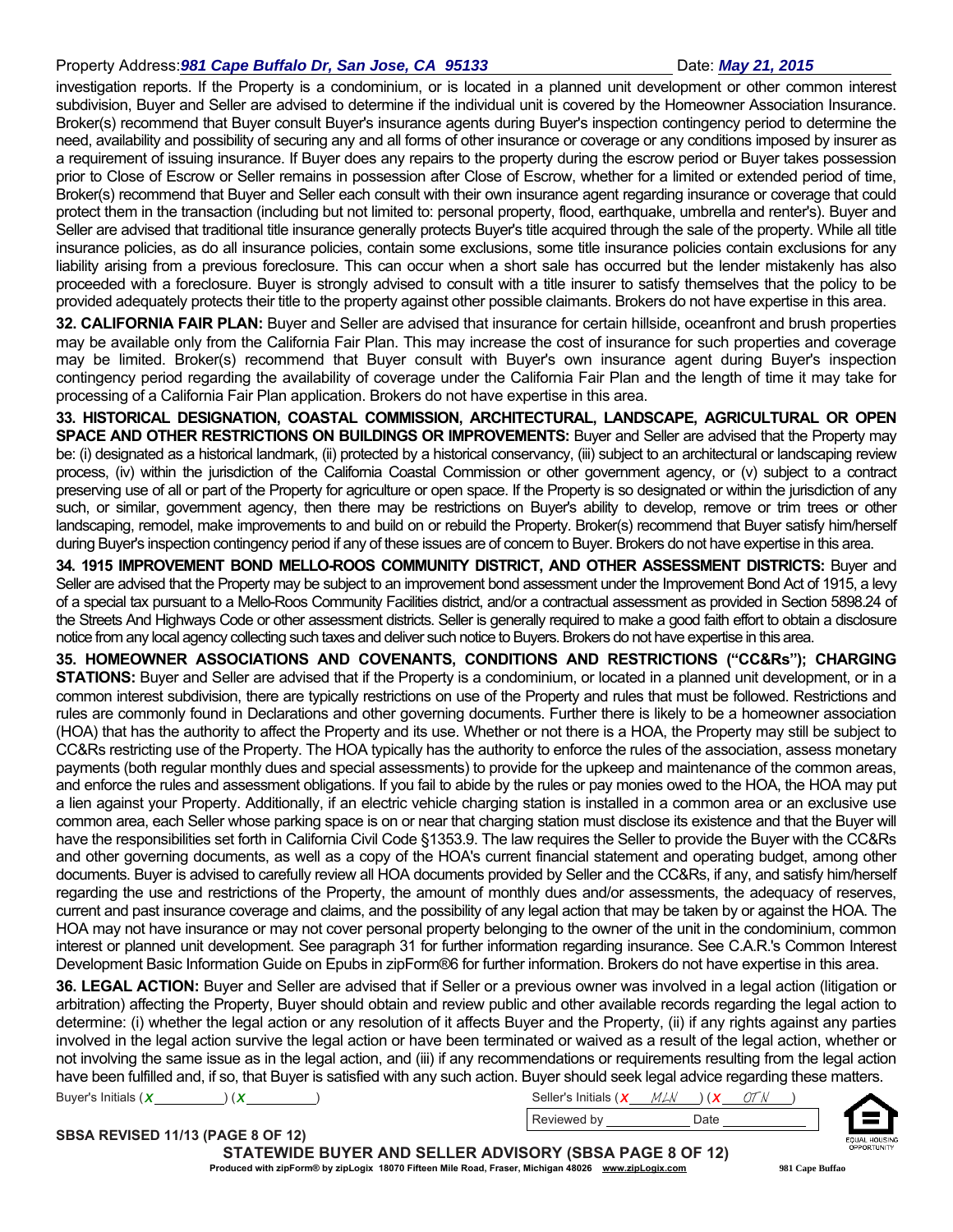37. COMMUNITY ENHANCEMENT AND PRIVATE TRANSFER FEES: Buyer and Seller are advised that some areas or communities may have enhancement fees or user-type fees, or private transfer taxes and fees, over and above any stated fees. The Federal Housing Finance Agency has issued a rule that prohibits Fannie Mae and Freddie Mac from purchasing loans made on properties with private transfer fees if those fees were established on or after February 8, 2011. See title 12 Code of Federal Regulations Section 1228 for more information and exceptions. Private transfer fees: (i) may last for a fixed period of time or in perpetuity, (ii) are typically calculated as a percentage of the sales price, and (iii) may have private parties, charitable organizations or interest-based groups as their recipients who may use the funds for social issues unrelated to the property. Brokers do not have expertise in this area.

38. GENERAL RECALL/DEFECTIVE PRODUCT/CLASS ACTION INFORMATION: Buyer and Seller are advised that government entities and manufacturers may at any time issue recall notices and/or warnings about products that may be present in the Property, and that these notices or warnings can change. The following nonexclusive, non-exhaustive list contains examples of recalled/defective products/class action information: horizontal furnaces, Whirlpool Microwave Hood Combination; RE-ConBuilding products roof tiles; Central Sprinkler Company Fire Sprinklers; Robert Shaw Water Heater Gas Control Valves; Trex Decking; water heaters; aluminum wiring; galvanized, abs, polybutylene and copper pipe; and dry wall manufactured in China. There is no single, all-inclusive source of information on product recalls, defective products or class actions; however, the U.S. Consumer Product Safety Commission (CPSC) maintains a website that contains useful information. If Buyer wants further information regarding the items listed above, Broker(s) recommend that Buyer review the CPSC website at http://www.cpsc.gov during Buyer's inspection contingency period. Another source affiliated with the CPSC is Saferproducts.gov which allows a Buyer to search by product type or product name. Buyers may also search using the various search engines on the Internet for the specified product or products in question. Brokers recommend that Buyers satisfy themselves regarding recalled or defective products. Brokers do not have expertise in this area and Brokers will not determine if any aspect of the Property is subject to a recall or is affected by a class action lawsuit.

39. RENTAL PROPERTY RESTRICTIONS: Buyer and Seller are advised that some cities and counties impose restrictions that limit the rent that can be charged to a tenant, the maximum number of tenants who can occupy the property and the right of a landlord to terminate a tenancy and the costs to do so. If Buyer wants further information, Broker(s) recommend that Buyer investigate the issue with an appropriate government authority during Buyer's inspection contingency period. Brokers do not have expertise in this area.

40. LAND LEASE: Buyer and Seller are advised that certain developments are built on leased land. This means that: (i) Buyer does not own the land, (ii) the right to occupy the land will terminate at some point in time, (iii) the cost to lease the land may increase at some point in the future, and (iv) Buyer may not be able to obtain title insurance or may have to obtain a different type of title insurance. If Buyer wants further information, Broker recommends that Buyer discuss the issue with an attorney or other appropriate professional. Brokers do not have expertise in this area.

41. HOME WARRANTY: Buyer and Seller are advised that Buyer and Seller can purchase home warranty plans covering certain standard systems of the Property both before and after Close of Escrow. Seller can obtain coverage for the Property during the listing period. For an additional premium, an upgraded policy providing additional coverage for air conditioning, pool and spa and other features can be purchased. Home warranties do not cover every aspect of the Property and may not cover inspections or upgrades for repairs required by state or federal laws or pre-existing conditions. Broker(s) recommend that Buyer review the policy for details. Brokers do not have expertise in this area.

42. INTERNET ADVERTISING; INTERNET BLOGS; SOCIAL MEDIA: Buyer and Seller are advised that Broker may employ a service to provide a "virtual tour" or Internet marketing of the Property, permitting potential buyers to view the Property over the Internet. Neither the service provider nor Brokers have control over who will obtain access to such services or what action such persons might take. Additionally, some Internet sites and other social media provide formats for comments or opinions of value of properties that are for sale. Information on the Property, or its owner, neighborhood, or any homeowner association having governance over the Property may be found on the internet on individual or commercial web sites, blogs, Facebook pages, or other social media. Any such information may be accurate, speculative, truthful or lies. Broker will not investigate any such sites, blogs, social media or other internet sites or the representations contained therein. Buyer is advised to make an independent search of electronic media and online sources prior to removing any investigation contingency. Buyer and Seller are advised that Brokers have no control over how long the information concerning the Property will be available on the Internet or through social media. Brokers do not have expertise in this area.

43. ESCROW FUNDS: Buyer and Seller are advised that California Insurance Code Section 12413.1 provides that escrow companies cannot disburse funds unless there are sufficient "good funds" to cover the disbursement. "Good funds" are defined as cash, wire transfers and cashiers' or certified checks drawn on California depositories. Escrow companies vary in their own definitions of "good funds." Broker(s) recommend that Buyer and Seller ask the escrow company regarding its treatment of "good funds." All samples and out-of-state checks are subject to waiting periods and do not constitute "good funds" until the money is physically transferred to and received by the escrow holder. Brokers do not have expertise in this area.

| Buver's Initials ( $\pmb{\chi}$                                                                     | Seller's Initials (X) | MLN  | O7 N            |           |
|-----------------------------------------------------------------------------------------------------|-----------------------|------|-----------------|-----------|
| <b>SBSA REVISED 11/13 (PAGE 9 OF 12)</b>                                                            | Reviewed by           | Date |                 |           |
| STATEWIDE BUYER AND SELLER ADVISORY (SBSA PAGE 9 OF 12)                                             |                       |      |                 | EQL<br>OP |
| Produced with zipForm® by zipLogix 18070 Fifteen Mile Road, Fraser, Michigan 48026 www.zipLogix.com |                       |      | 981 Cape Buffao |           |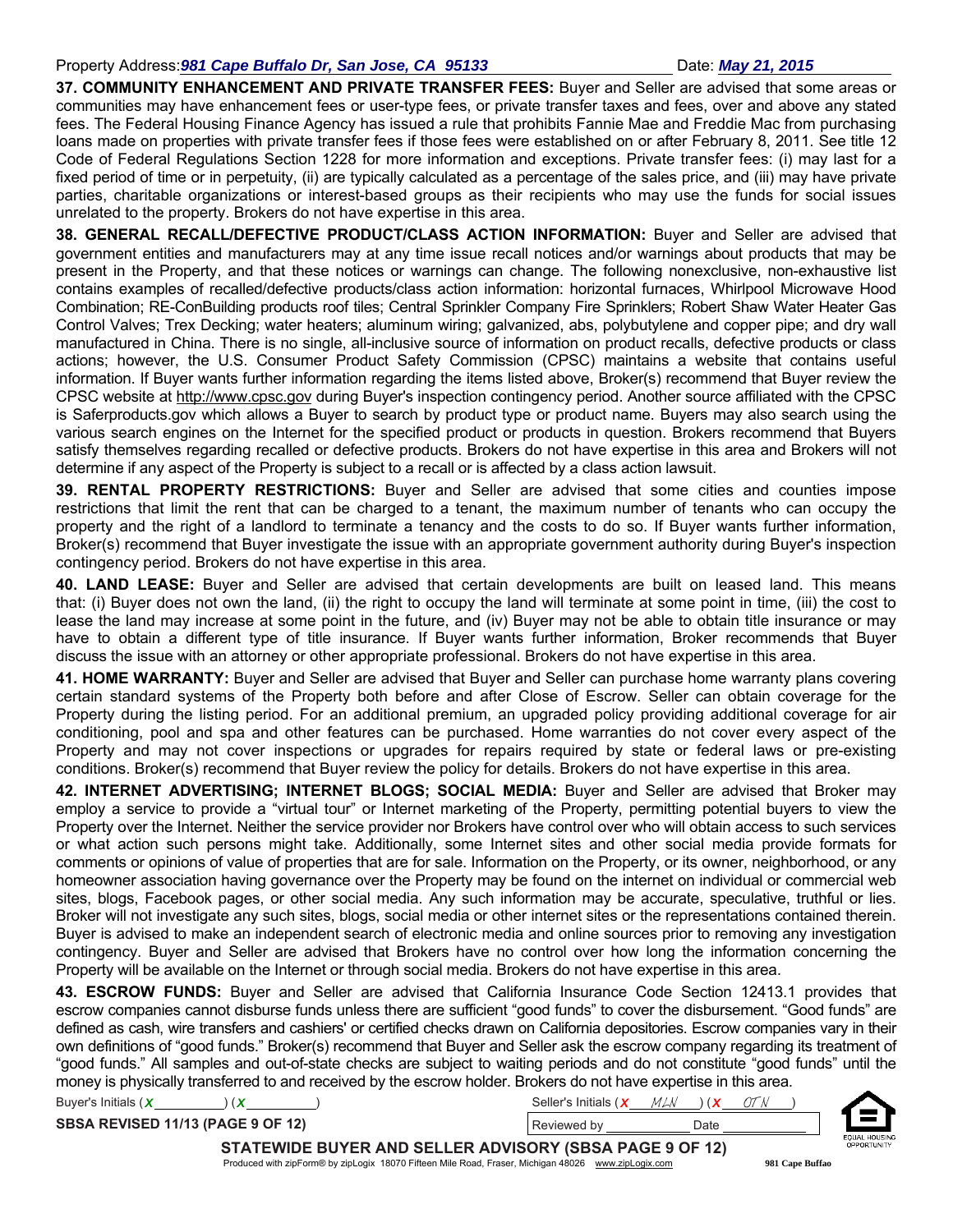44. NOTICE OF YOUR "SUPPLEMENTAL" PROPERTY TAX BILL: Buyer and Seller are advised that pursuant to Civil Code § 1102.6(c), Seller, or his or her agent, is required to provide the following "Notice of Your 'Supplemental' Property Tax Bill" to the Buyer:

"California property tax law requires the Assessor to revalue real property at the time the ownership of property changes. Because of this law, you may receive one or two supplemental tax bills, depending on when your loan closes.

The supplemental tax bills are not mailed to your lender. If you have arranged for your property tax responsibility payments to be paid through an impound account, the supplemental tax bills will not be paid by your lender. It is your to pay these supplemental bills directly to the Tax Collector. If you have any questions concerning this matter, please call your Tax Collector's Office."

Although the notice refers to loan closing as a trigger, it is actually the change of ownership which triggers this reassessment of property taxes. Therefore, the Property can be reassessed even if there is no loan involved in the purchase of the Property. The Purchase Agreement may allocate supplemental tax bills received after the Close of Escrow to the Buyer. If Buyer wants further information concerning these matters, Broker(s) recommend that Buyer discuss the issue with the County Assessor or Tax Collector or their own tax or legal advisor. Brokers do not have expertise in this area.

45. NON CONFIDENTIALITY OF OFFERS: Buyer is advised that Seller or Listing Agent may disclose the existence, terms, or conditions of Buyer's offer, unless all parties and their agent have signed a written confidentiality agreement (such as C.A.R. Form CND). Whether any such information is actually disclosed depends on many factors, such as current market conditions, the prevailing practice in the real estate community, the Listing Agent's marketing strategy and the instructions of the Seller.

46. FIRPTA/CALIFORNIA WITHHOLDING: Buyer and Seller are advised that: (i) Internal Revenue Code Section 1445 requires a Buyer to withhold and to remit to the Internal Revenue Service 10% of the purchase price of the property if the Seller is a non-resident alien, unless an express exemption applies. Seller may avoid withholding by providing Buyer a statement of non-foreign status. The statement must be signed by Seller under penalty of perjury and must include Seller's tax identification number. Buyer can also avoid having to withhold Federal taxes from Seller's Proceeds if the property price is \$300,000 or less, and the Buyer signs an affidavit stating Buyer intends to occupy the property as a principal residence. (ii) California Revenue and Taxation Code Section 18662 requires that a Buyer withhold and remit to the California Franchise Tax Board 3 1/3% of the purchase price of the property unless the Seller signs an affidavit that the property was the Seller's (or the decedent's, if a trust or probate sale) principal residence or that the sales price is \$100,000 or less or another express exemption applies. Exemptions from withholding also apply to legal entities such as corporations, LLCs, and partnerships. Brokers cannot give tax or legal advice. Broker recommends that Buyer and Seller seek advice from a CPA, attorney or taxing authority. Brokers do not have expertise in this area.

47. LIQUIDATED DAMAGES: Buyer and Seller are advised that a liquidated damages clause is a provision Buyer and Seller can use to agree in advance to the amount of damages that a seller will receive if a buyer breaches the Agreement. The clause usually provides that a seller will retain a buyer's initial deposit paid if a buyer breaches the agreement, and generally must be separately initialed by both parties and meet other statutory requirements to be enforceable. For any additional deposits to be covered by the liquidated damages clause, there generally must be another separately signed or initialed agreement (see C.A.R. Form RID). However, if the Property contains from 1 to 4 units, one of which a buyer intends to occupy, California Civil Code Section 1675 limits the amount of the deposit subject to liquidated damages to 3% of the purchase price. Even though both parties have agreed to a liquidated damages clause, an escrow company will usually require either a judge's or arbitrator's decision or instructions signed by both parties in order to release a buyer's deposit to a seller. Buyers and Sellers must decide on their own, or with the advice of legal counsel, whether to agree to a liquidated damages clause. Brokers do not have expertise in this area.

| Buver's Initials (X                       | Seller's Initials (X | 11 I I I |                       |
|-------------------------------------------|----------------------|----------|-----------------------|
|                                           | Reviewed by          | Date     |                       |
| <b>SBSA REVISED 11/13 (PAGE 10 OF 12)</b> |                      |          | EQUAL HOU<br>OPPORTUN |

STATEWIDE BUYER AND SELLER ADVISORY (SBSA PAGE 10 OF 12) Produced with zipForm® by zipLogix 18070 Fifteen Mile Road, Fraser, Michigan 48026 www.zipLogix.com

**981 Cape Buffao**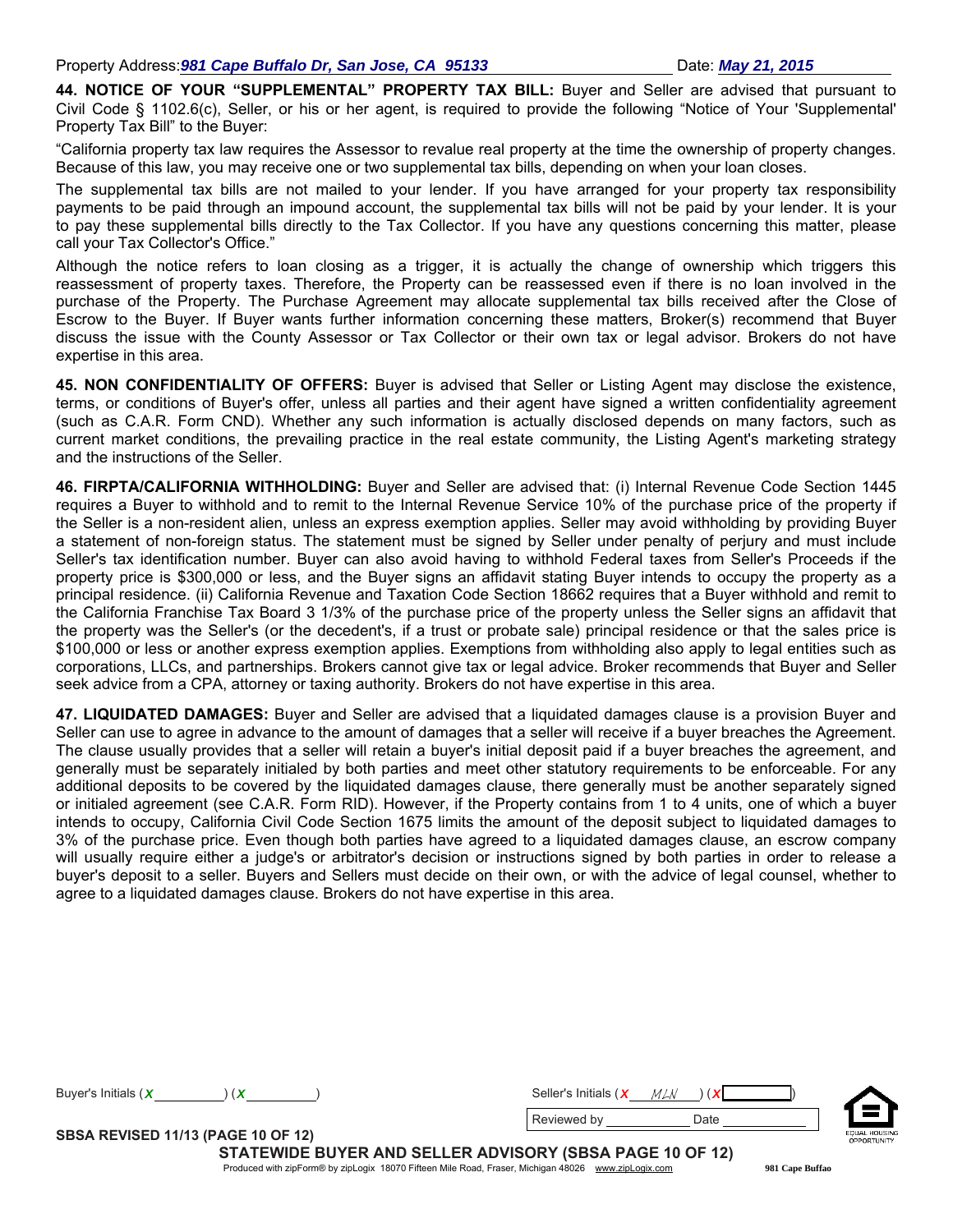**981 Cape Buffao**

48. MEDIATION: Buyer and Seller are advised that mediation is a process by which the parties hire a neutral person to facilitate discussion and negotiation between the parties with the goal of helping them reach a settlement of their dispute. The parties generally share in the cost of this confidential, non-binding negotiation. If no agreement is reached, either party can pursue further legal action. Under C.A.R. Form RPA-CA: (i) the parties must mediate any dispute arising out of their agreement (with a few limited exceptions, such as matters within the jurisdiction of a small claims court) before they resort to arbitration or court, and (ii) if a party proceeds to arbitration or court without having first attempted to mediate the dispute, that party risks losing the right to recover attorney fees and costs even if he or she prevails.

49. ARBITRATION: Buyer and Seller are advised that arbitration is a process by which the disputing parties hire a neutral person to render a binding decision. Generally, arbitration is faster and less expensive than resolving disputes by litigating in court. The rules are usually less formal than in court, and it is a private process not a matter of public record. By agreeing to arbitration, the parties give up the right to a jury trial and to appeal the arbitrator's decision. Arbitration decisions have been upheld even when arbitrators have made a mistake as to the law or the facts. If the parties agree to arbitration, then after first attempting to settle the dispute through mediation, any dispute arising out of their agreement (with a few limited exceptions) must be submitted to binding arbitration. Buyer and Seller must weigh the benefits of a potentially quicker and less expensive arbitration against giving up the right to a jury trial and the right to appeal. Brokers cannot give legal advice regarding these matters. Buyers and Sellers must decide on their own, or with the advice of legal counsel, whether to agree to arbitration. Brokers do not have expertise in this area.

50. MEGAN'S LAW DATABASE DISCLOSURE: Notice: Pursuant to Section 290.46 of the Penal Code, information about specific registered sex offenders is made available to the public via an Internet Web site maintained by the Department of Justice at www.meganslaw.ca.gov. Depending on an offender's criminal history, this information will include either the address at which the offender resides or the community of residence and ZIP Code in which he or she resides. (Neither Seller nor Brokers are required to check this website. If Buyer wants further information, Broker recommends that Buyer obtain information from this website during Buyer's inspection contingency period. Brokers do not have expertise in this area.)

51. DEATH ON THE PROPERTY: California Civil Code Section 1710.2 protects a seller from: (i) failing to disclose a death on the property that occurred more than 3 years before a buyer has made an offer on a property; and (ii) failing to disclose if an occupant of a property was afflicted with HIV/AIDS, regardless of whether a death occurred or if so, when. Section 1710.2 does not protect a seller from making a misrepresentation in response to a direct inquiry. If the Buyer has any concerns about whether a death occurred on the Property or the manner, location, details or timing of a death, the buyer should direct any specific questions to the Seller in writing.

## 52. LOCAL ADDENDA (IF CHECKED):

The following local disclosures or addenda are attached:

| м.           |  |
|--------------|--|
| В.           |  |
| $\sim$<br>v. |  |
| D.           |  |

| Buver's Initials (X                                      | Seller's Initials (X) |      |                                     |  |  |  |  |
|----------------------------------------------------------|-----------------------|------|-------------------------------------|--|--|--|--|
|                                                          | Reviewed by           | Date |                                     |  |  |  |  |
| <b>SBSA REVISED 11/13 (PAGE 11 OF 12)</b>                |                       |      | EQUAL HOUSING<br><b>OPPORTUNITY</b> |  |  |  |  |
| STATEWIDE BUYER AND SELLER ADVISORY (SBSA PAGE 11 OF 12) |                       |      |                                     |  |  |  |  |